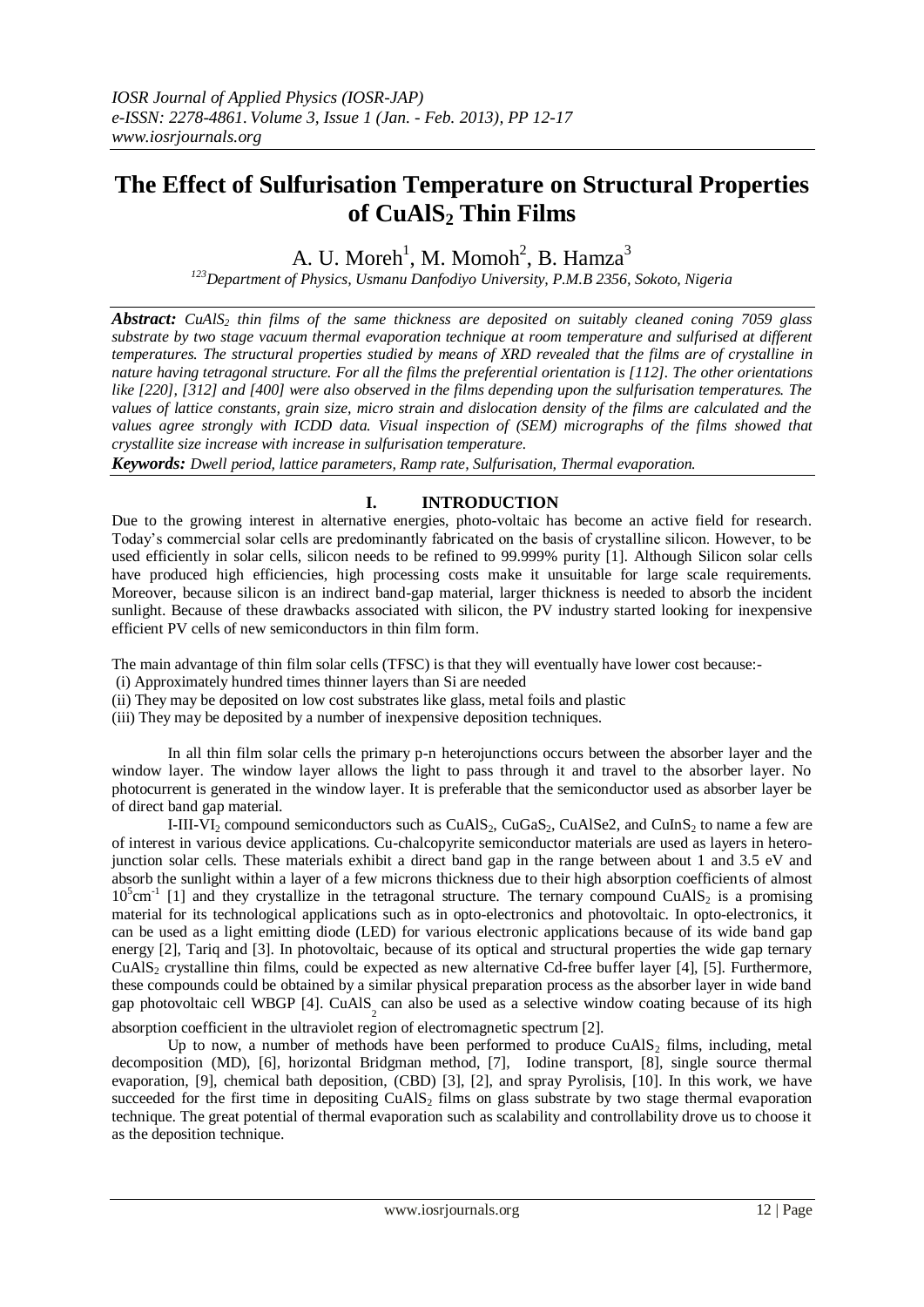#### **II. EXPERIMENTAL**

All the chemicals used (copper, aluminum and sulfur) for the deposition of CuAlS<sub>2</sub> thin films were  $4N$ grade. Corning **7059** glass was used as substrate. Deposition of Cu-Al alloys was performed by using **EDWARDS FL 400** thermal evaporator which was equipped with **SQC 310** Deposition controller. A molybdenum boat was used to evaporate Cu thin films and tungsten coils was used for deposition of aluminum placed at a distance of 10cm from the glass substrate. The substrate temperature ranged from room temperature RT- 473K. Cu-Al precursors were converted to CuAlS<sub>2</sub> thin films by sulfurisation/annealing using **SVG 2610 BASE** horizontal diffusion furnace which was equipped with mini sulfur furnace. The sulfurisation/annealing were carried out at the temperatures of 573K, 673K and 773K.

In order to investigate the crystallographic properties of  $CuAlS<sub>2</sub>$  thin films , X-ray diffraction analyses were carried out using **PANALYTICA XPERT PRO** Diffractometer with Cu-Kα radiation (λ = 1.54056Å) for the 20 ranging from  $(20^{\circ} - 100^{\circ})$ . Surface morphology characterization was carried out by using **EVOMA-10** scanning electron Microscope (SEM).

#### *2.1 Growth of CuAlS<sup>2</sup> Thin Films*

 $CuAIS<sub>2</sub>$  thin films were prepared by two stages:- Stage one, sequential deposition of Cu and Al layers on glass substrate to form Cu-Al precursor, and stage two, sulfurisation of this precursor to convert it to CuAlS2. The Cu-Al bi-layer structure was prepared on ultrasonically cleaned glass substrate by vacuum thermal evaporation of 4N grade copper and aluminum in a sequential mode. Molybdenum boat was used as source for the deposition of copper and tungsten coils was used for deposition of aluminum. In these way samples of Cu-Al precursors of 100nm thickness were grown at room temperature (RT).

Sulfurisation deposited is the conversion of metallic Cu-Al thin films to CuAlS<sub>2</sub> thin films by reaction in sulfur vapor at a given temperature. In this work conversion process of the Cu-Al thin films to CuAlS<sub>2</sub> was carried out by Sulfurising Cu-Al thin films in an elemental sulfur vapor in 3 steps at the temperatures of 573K, 673K and 773K at a ramp rate of  $10^0$ /min, the dwell period was set to one hour and sulfur vapor was allowed to diffuse into the sample at the rate of 4.3Sccm by using Argon as a carrier gas.

#### **III. RESULTS AND DISCUSSION**

Fig. 1a shows XRD patterns for as deposited samples, it is clear that no meaningful diffraction peaks were observed, this implies that the films show no evidence of molecular crystallization, the grain size of the film was so small suggesting that the disorder within these grains is so high leading to amorphous nature. Thus in this case films grown at a low substrate temperature such as room temperature and did not undergo post thermal treatments are usually randomly oriented and amorphous. Similar observation was reported by [11] on thermally evaporated Cu-In precursors and has accounted that the formation of amorphous Cu-In thin films by evaporation when deposition was carried out at a temperature between room temperature and 426K was attributable to incomplete reaction at such low temperatures.

Fig. 1b, 1c, and 1d depict samples sulfurised at 573K, 673K and 773K respectively. It is observed that films sulfurised at 573K (fig 1b) were characterized by two main crystalline peaks; the first peak appeared at 2  $\sim 28^{\circ}$  while the second peak appeared at  $2\theta \sim 48^{\circ}$ . On comparing with ICDD (card no. 01-074-7042) and reported values of [4] and [12], the first peak observed at  $2\theta \sim 28^\circ$  was identified to be belonging to CuAlS<sub>2</sub> chalcopyrite structure with the (112) preferred orientation, the second peak observed at  $2\theta \sim 48^{\circ}$  is designated to  $(220)$  orientation also belongs to CuAlS<sub>2</sub> chalcopyrite structure.

Fig. 1c depicts XRD patterns for samples sulfurised at 673K. It is observed that in addition to first and second peaks exhibited by thin films grown at room temperature, a third peak appeared at  $2\theta \sim 55^{\circ}$  and is designated to  $(312)$  orientation and belongs to crystalline CuAlS<sub>2</sub> chalcopyrite structure as confirmed by ICDD (card no. 01-074-7053) and previous work of [7] and [13].

Fig. 1d illustrates the diffraction patterns for samples sulfurised at 773K. As seen from the figure fourth peak emerged and is assigned to (400) reflections of CuAlS<sub>2</sub> in accordance with ICDD (card no. 01-075-6862). The emergence of reflection peaks with increase in sulfurisation temperature is a clear improvement in crystallinity of the films. [14] attributed this to interdiffusion of sulfur and restructuring of particles at a sulfurisation temperature itself during sulfurisation process. For films grown at very low substrate temperature, sulfurisation temperature augment particle's gain in thermal energy which enhances their restructuring, enlarge grain size and reduce defects thus leading to crystalline film.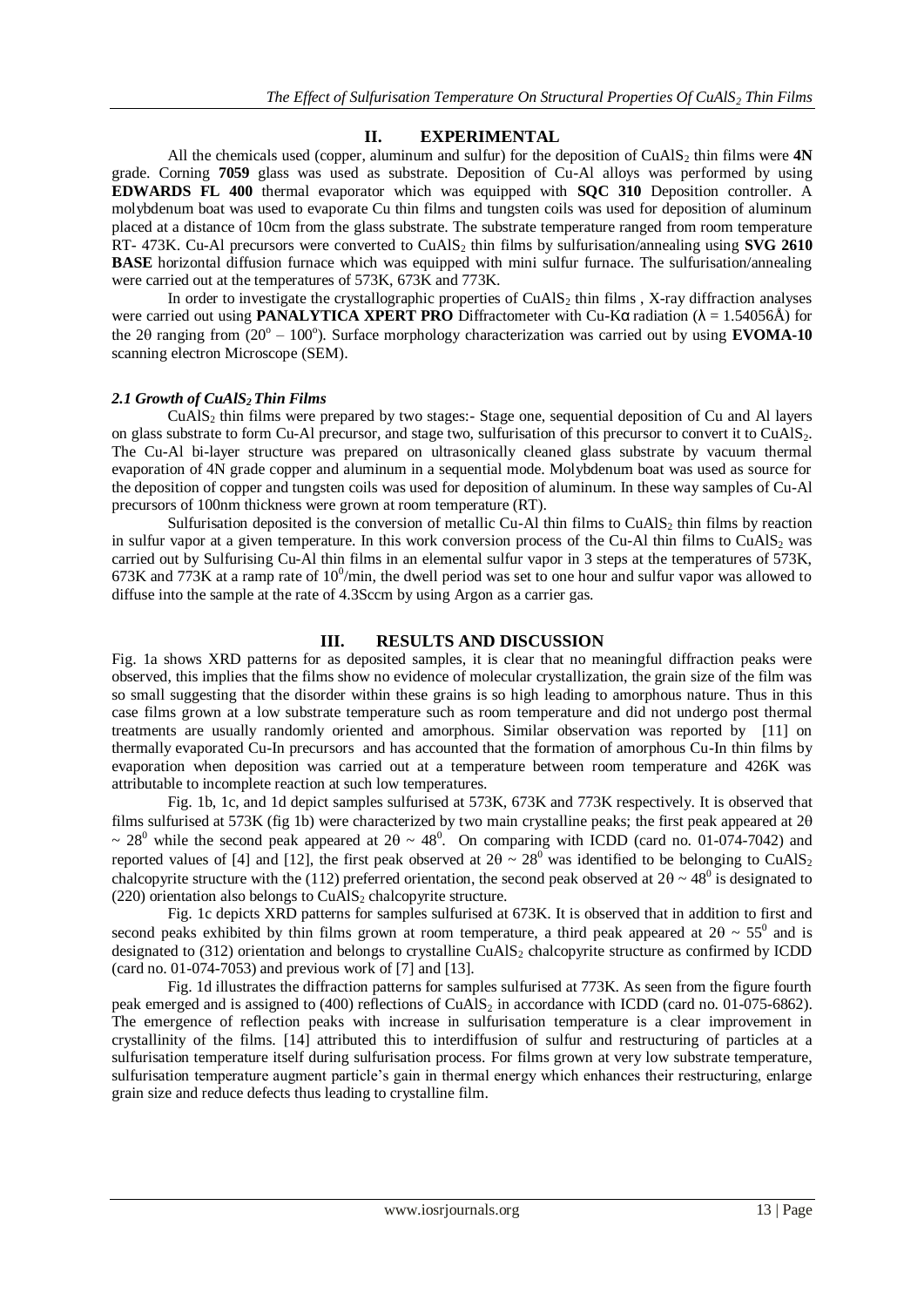

**Figure 1 XRD patterns for (a) as deposited (b) sulfurised at 573K (c) sulfurised at 673K (d) Sulfurised at 773K**

The grain sizes were calculated through the Scherer's formula

$$
D = \frac{0.9\lambda}{\beta \cos \theta} \tag{1}
$$

Where **D** is the grain size,  $\beta$  experimentally observed diffraction peak width at Full wave half maximum intensity (FWHM), and  $\theta$  is Bragg angle. The Dislocation density of thin films were calculated by employing the relation [10]

 $δ = \frac{R}{D^2}$ *n*  $(2)$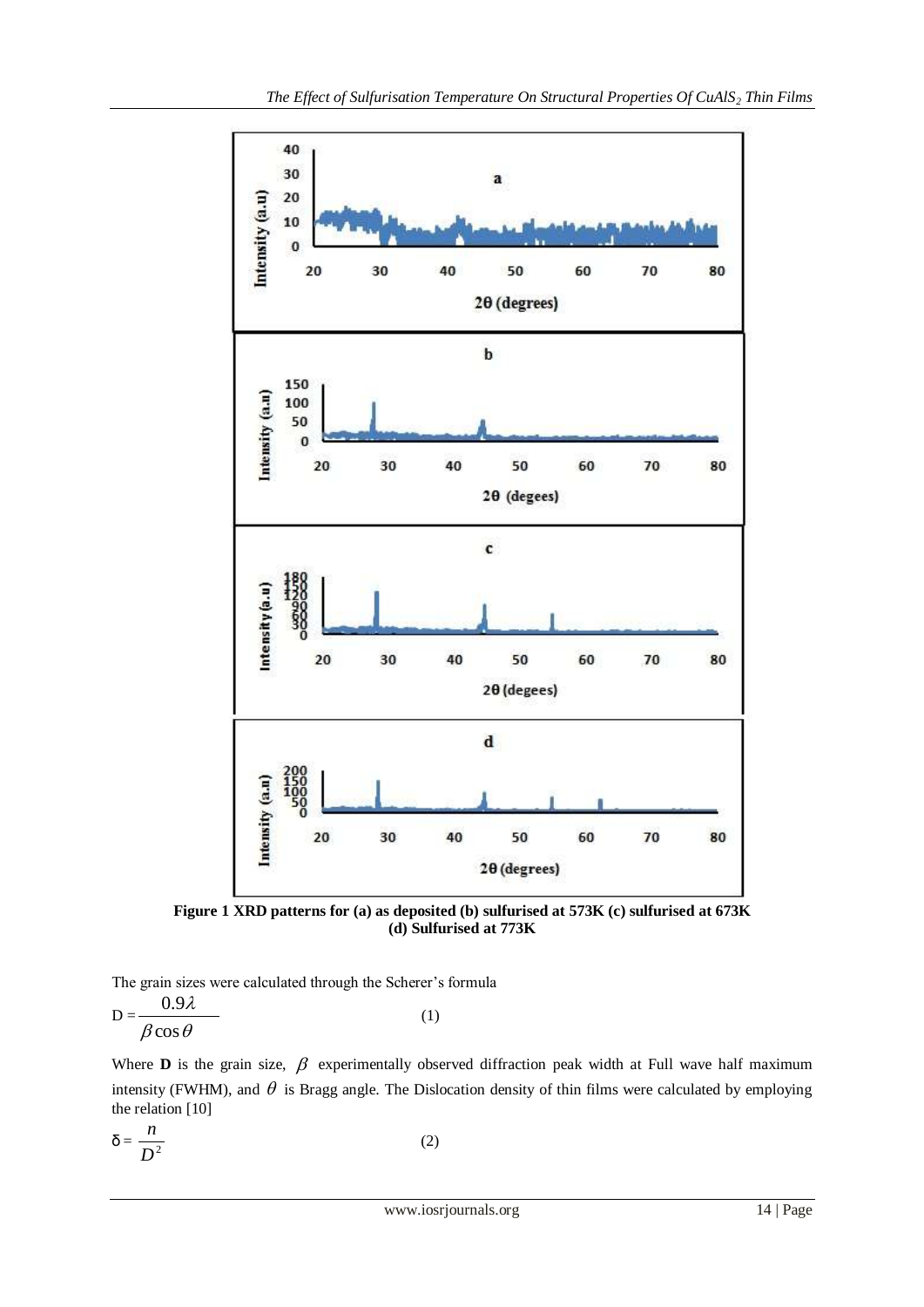The micro strain  $(\epsilon)$  developed in thin films was calculated from the relation [15].

$$
\varepsilon = \frac{\beta \cos \theta}{4} \tag{3}
$$

Where  $\beta$  =FWHM (Full width at half maximum intensity.

The lattice parameters **a** and **c** value for tetragonal crystallographic system can be calculated from the following equation using *hkl* parameter and the inter planer spacing **d**

$$
\frac{1}{d^2} = \frac{h^2 + k^2}{a^2} + \frac{l^2}{c^2}
$$
 (4)

Tables 1.0, display the lattice parameters for samples grown at room temperature, and sulfurised at 573K, 673K and 773K. It is observed from the table and as demonstrated in fig. 2 that for all the films the grain size **D** increases with increases sulfurisation temperature. However the dislocation density **δ**, micro strain *ε* and **FWHM** decreases with increase in sulfurisation temperature this is depicted in fig. 3, 4 and 6 respectively. At the highest sulfurisation temperature i.e. 773K, the grain size increases to as high as 145nm, whereas **δ**, *ε* and **FWHM** decreases to as low  $0.47 \times 10^{14}$  lines/m<sup>2</sup>,  $2.39 \times 10^{3}$  and  $0.0010$  respectively. These increase in grain size and decrease in **δ**, *ε* and **FWHM** showed that at 773K thin films are crystalline and much less strained.. Our calculated values of **δ** and *ε* are close to those reported by [7] and Nishi [6]. The lattice constants **a** and **c** agree well with the standard values.

Table 1.0 Structural Parameters of CuAlS<sub>2</sub> thin films

| Sample<br>(nm) | Sulfurisation<br>Temp. (K) | Lattice constants |             |       |       | D(nm) | $\delta$ x10 <sup>14</sup><br>lines/m <sup>2</sup> | $\pmb{\varepsilon}$<br>$x10^{-3}$ | <b>FWHM</b> |
|----------------|----------------------------|-------------------|-------------|-------|-------|-------|----------------------------------------------------|-----------------------------------|-------------|
|                |                            | Calc.             | <b>ICDD</b> | Calc. | ICDD  |       |                                                    |                                   |             |
| 100            | 573                        | 5.51              |             | 11.12 | 10.44 | 75    | 1.78                                               | 4.62                              | 0.0020      |
| 100            | 673                        | 5.47              | 5.33        | 10.46 |       | 105   | 0.90                                               | 3.30                              | 0.0015      |
| 100            | 773                        | 5.35              |             | 10.45 |       | 145   | 0.47                                               | 2.39                              | 0.0010      |



**Figure 2.0 grain size as a function of sulfurisation temperature**



**Figure 3.0 dislocation density as a function of sulfurisation temperature**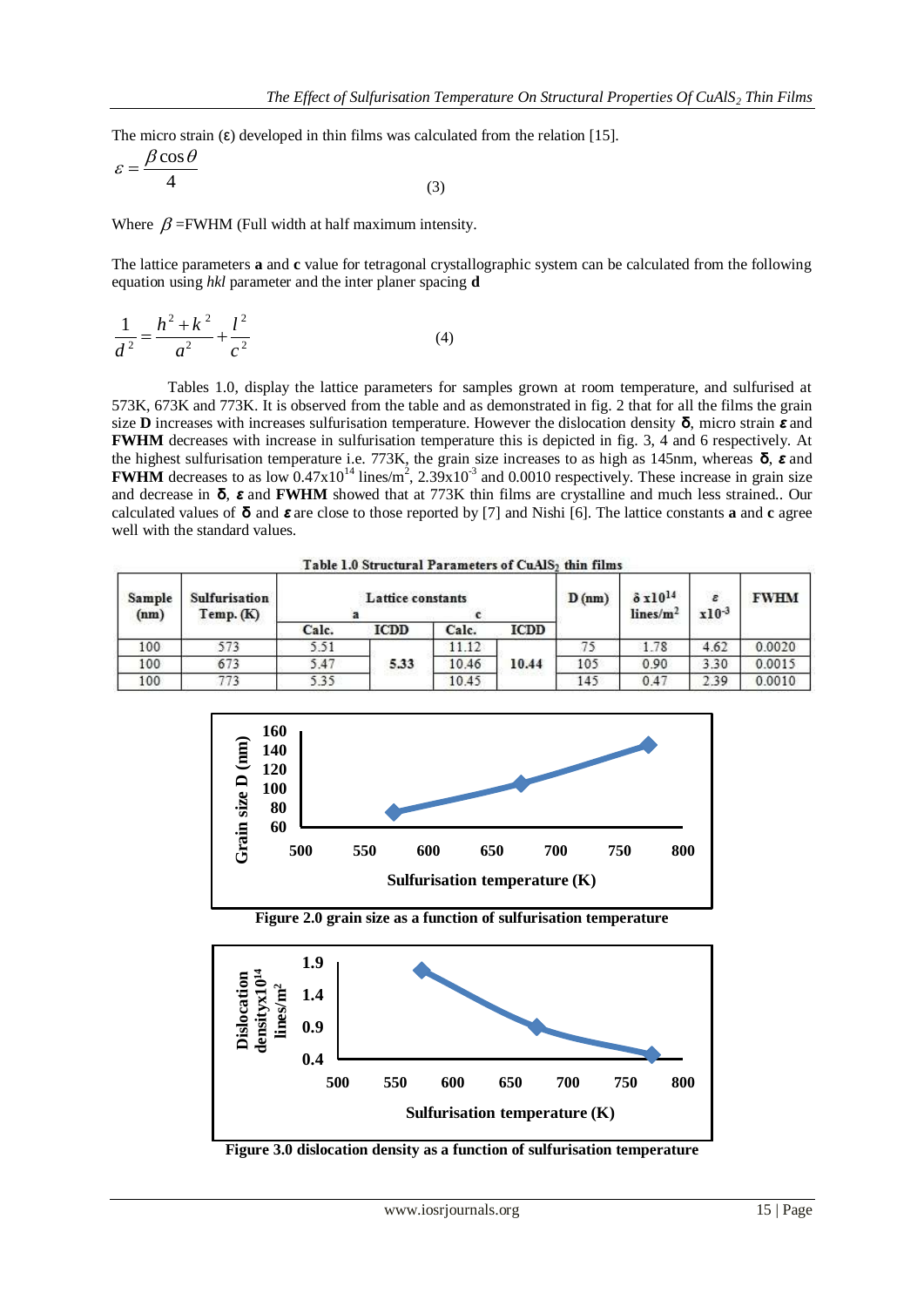

**Figure 4.0 micro strains as a function of sulfurisation temperature**



**Figure 5.0 FWHM as a function of sulfurisation temperature**

The FWHM  $\beta$ , decreases appreciably with increasing temperature of sulfurisation. The decrease of FWHM indicates the improvement in the crystallinity of the films during sulfurisation.

Fig. 6a-c depicts films grown at RT but sulfurised at 573K, 673K and 773K respectively. Fig. 6a indicates the micrographs of CuAlS2 thin films deposited at RT and sulfurised at 573K. It is observed that a cluster of tiny spheres are irregularly distributed over the surface of the film. Similarly lot of empty space is observed within these clusters. The cluster size shows remarkable rise with sulfurisation temperature which confirms improvement in grain size [16]. The random distribution of grains and size suggests a random nucleation mechanism and random orientation of grains show that the grain growth is isotropic [17]. Fig. 6b shows that as the sulfurisation temperature reaches 673K a large number of spheres appeared some of which appeared to be larger than those formed in fig. 6a. This, we believe is an indication of overgrowth of the particles which imply an increase in grain sizes of the films with increase sulfurisation temperature. In the same vein a careful look at fig. 6c shows that a bigger but fewer crystallites are formed as sulfurisation temperature rose to 773K. The variations observed in grain sizes on sulfurisation at different temperatures could be attributed to the structural modifications witnessed in XRD analysis. When the grain sizes obtained from both XRD and SEM measurements are compared, there is a large difference, the reason being the grain sizes appeared in SEM images are the grains only at the surface of films, while grain size calculated from the XRD is the average value of the grain sizes distributed throughout the thickness of the film. Similar observation was made by [18].



**Figure 6.0 SEM Micrographs for films deposited at RT and sulfurised at (a) 573K (b) 673K (c) 773K**